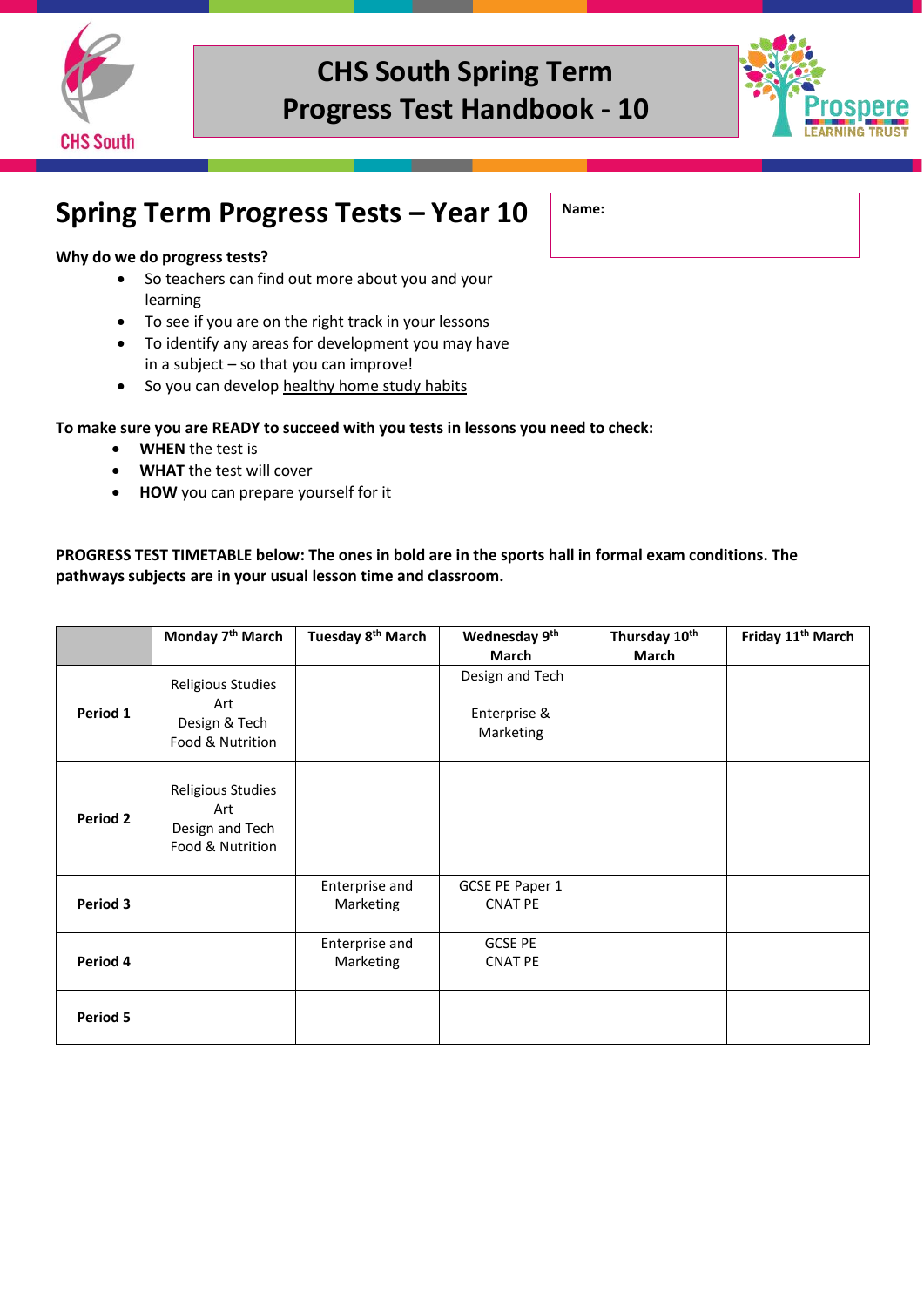



|                 | Monday 14th<br><b>March</b>                                                                        | Tuesday 15 <sup>th</sup> March | Wednesday 16th<br><b>March</b>                                            | Thursday 17th<br>March          | Friday 18th March                  |
|-----------------|----------------------------------------------------------------------------------------------------|--------------------------------|---------------------------------------------------------------------------|---------------------------------|------------------------------------|
| Period 1        | <b>Music</b><br><b>Technology</b><br>Drama<br>Photography<br>Art<br><b>Computer Science</b>        | <b>English</b>                 | <b>Science</b>                                                            | <b>Geography</b><br>and History | <b>MFL - Spanish</b><br>and French |
| <b>Period 2</b> | <b>Music</b><br><b>Technology</b><br><b>Drama</b><br>Photography<br>Art<br><b>Computer Science</b> | <b>English</b>                 | <b>Science</b>                                                            | <b>Geography</b><br>and History | <b>MFL - Spanish</b><br>and French |
| Period 3        | <b>Maths</b>                                                                                       |                                | Drama<br>Photography<br>Art<br>PE GCSE Paper 2<br><b>Computer Science</b> |                                 |                                    |
| Period 4        | <b>Maths</b>                                                                                       |                                |                                                                           |                                 |                                    |
| Period 5        |                                                                                                    |                                |                                                                           |                                 |                                    |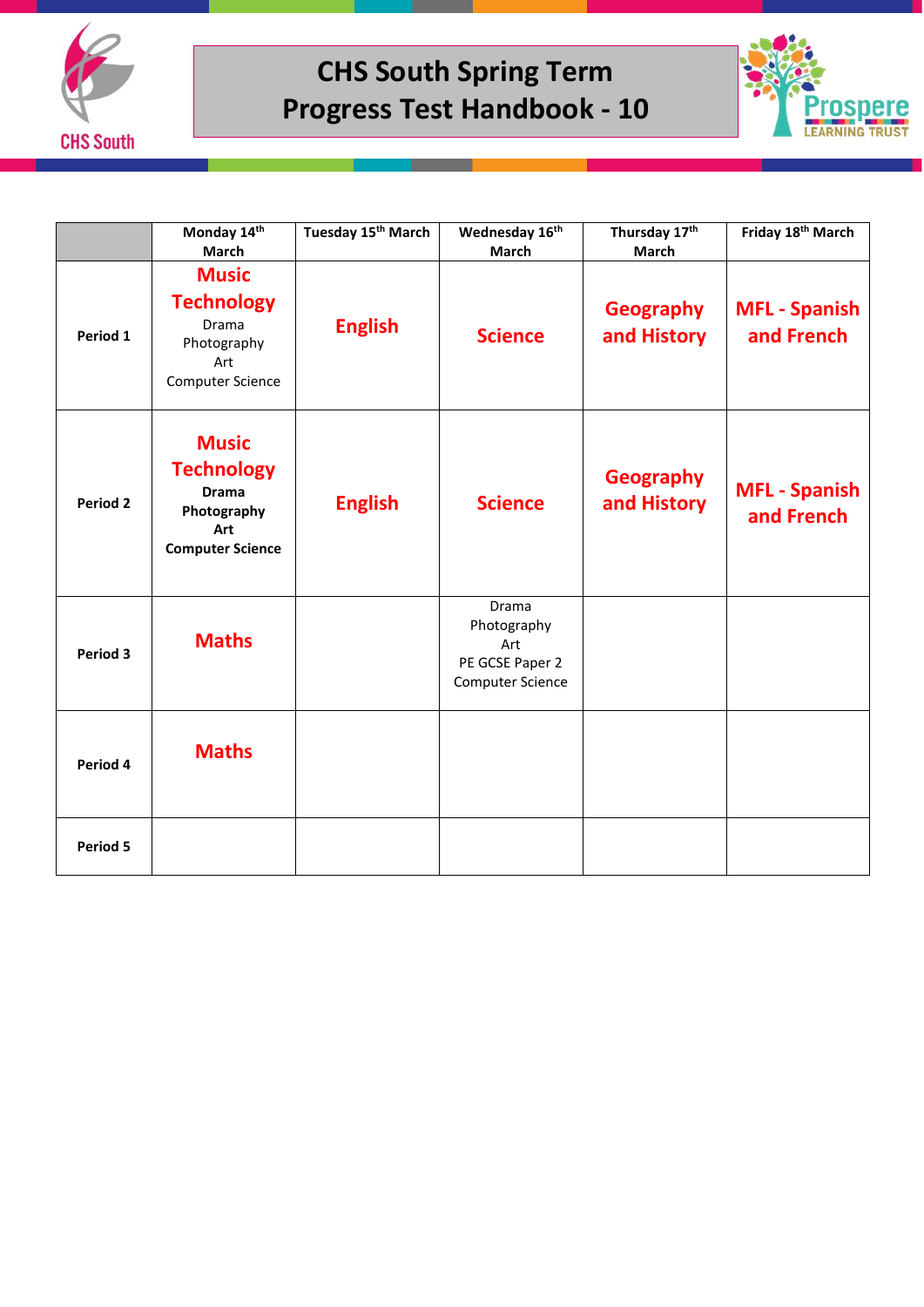



### **Home Study**

**This half term you will complete home study. Instead of completing home learning tasks the focus is on you to make sure that you are completing independent revision and preparation for your Progress Tests.** 

#### **How long should I spend?**

- We recommend that you set yourself a regular time slot to complete home learning and/or home study.
- We would recommend **1 to 1 ½ hours, two to four times a week**.
- Home study could be straight after school at Homework Club, at home after your evening meal or at a weekend.
- Set times that work best for you around your other hobbies and activities out of school.
- Relax before a sensible bedtime read a book to escape and wind down to get a good night's sleep!

#### **How do I get started?**

- **Start with a plan:** Think about how many subjects you have to study for and try to map out how you will prepare for each subject leading up to the test.
- **Check what you need to prepare:** Your teachers will give you guidance on what to prepare for; use these topics as a starting point for Home Study.

#### **How do I find revision materials?**

- Log on to Teams and revise using the tasks that have been assigned to you.
- Use your exercise books to look over the topics that you have covered in lessons and study the information.
- Use revision guides or textbooks to help you prepare for progress tests. Your teachers will have these and the library will have lots to borrow.
- Find and read information that will help you to complete the progress tests; remember to use credible sources of information.

#### **Some useful tips to develop your healthy study habits:**

- Don't leave your study too late as cramming for exams isn't a healthy habit.
- Do your home study in a quiet area so you can concentrate.
- Be flexible during exams don't try and do too much!
- If you start to feel nervous or stressed, stop, and talk to someone
- Eat well and get enough sleep
- Exercise this REALLY helps you feel better!
- Make time for treats
- **Don't put too much pressure on yourself. Remember the point of the assessment is so that you and your teacher can see what areas for development you have in a subject – so that you can improve!**

**If you are unsure about your tests – speak to your teacher BEFORE the Progress Test, they might have some great tips and advice.**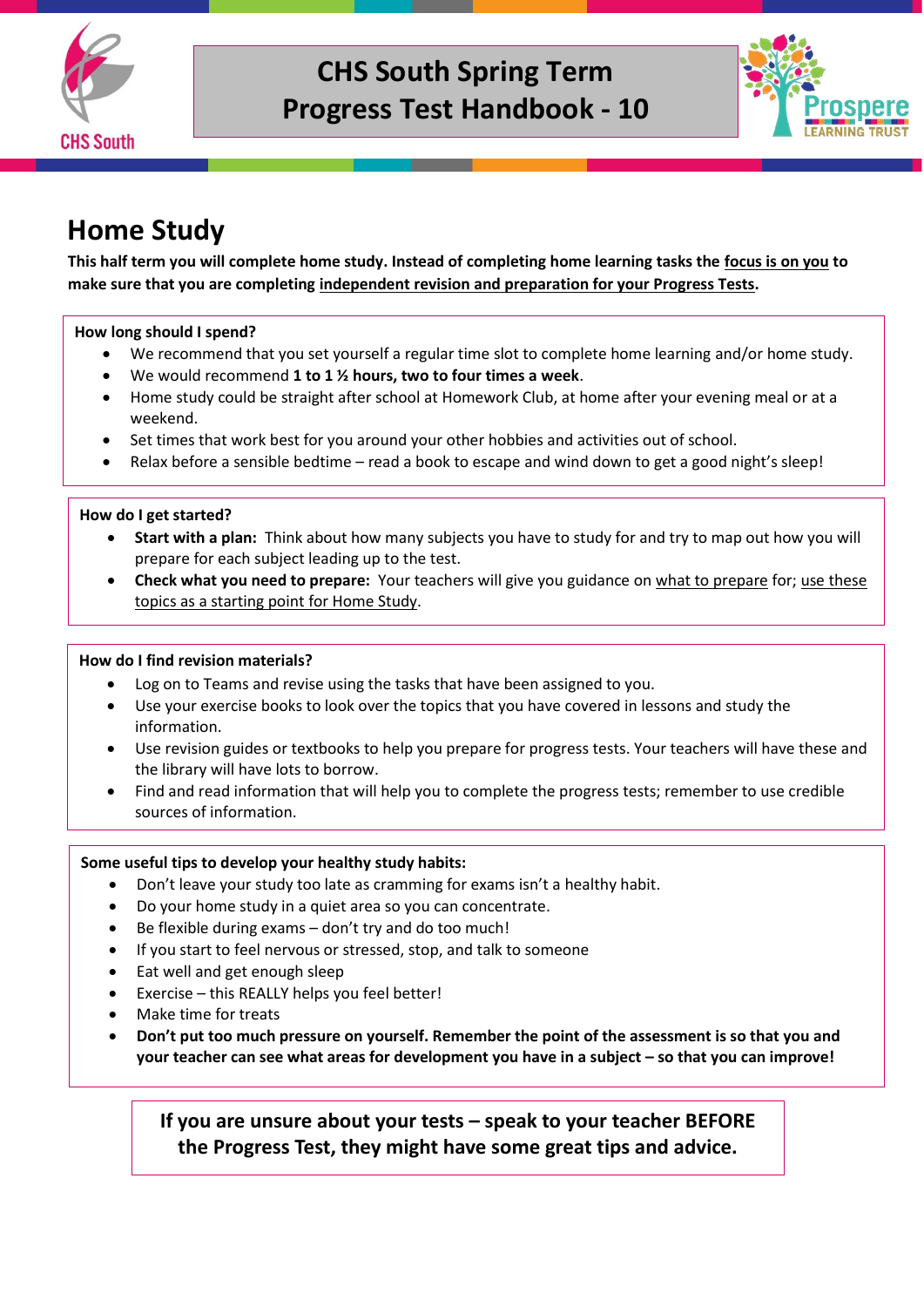



### **The Keys to Revision Success!**

**At CHS South we recognise that all brains work differently and that you might need to try different methods of revision before you find the right fit for you. Below are some examples of tried and tested methods that we have successfully used with students at CHs South. Work your way through them and see which method/s help you to retain the most information!**



**Visualisation:** Create a picture in your mind that represents the topic you are trying to remember. Try to use images and symbols to help you recall that information later.

**Ask a friend:** Communicate with friends about topics you are not sure about. You can create study groups and support each other.

**Revision Plan:** Revision planning is a good way to help make sure that you structure time appropriately and balance out the different topics you have to learn.

**Mnemonics & Rhymes:** Create these to break down long pieces of information into smaller memorable chunks; you can then recall these in an assessment.

**LOL (Learn online):** Use the internet to find information you are not sure on. You could also use Doddle to support your learning.

**Revision Cards:** Create revision cards which break down pieces of information into small topics you can prepare for.

**Memorising:** Try to memorise information, a good technique for this is to use repetition. Repeat information 3 times in your mind to help it stick in.

**Mind Mapping:** Creating a mind map can take a large topic and break it down into smaller sections which are manageable for you to remember.

**Past Papers:** Practice by using past test papers to help check your ability to answer test/exam questions; cross check your answers against a mark scheme.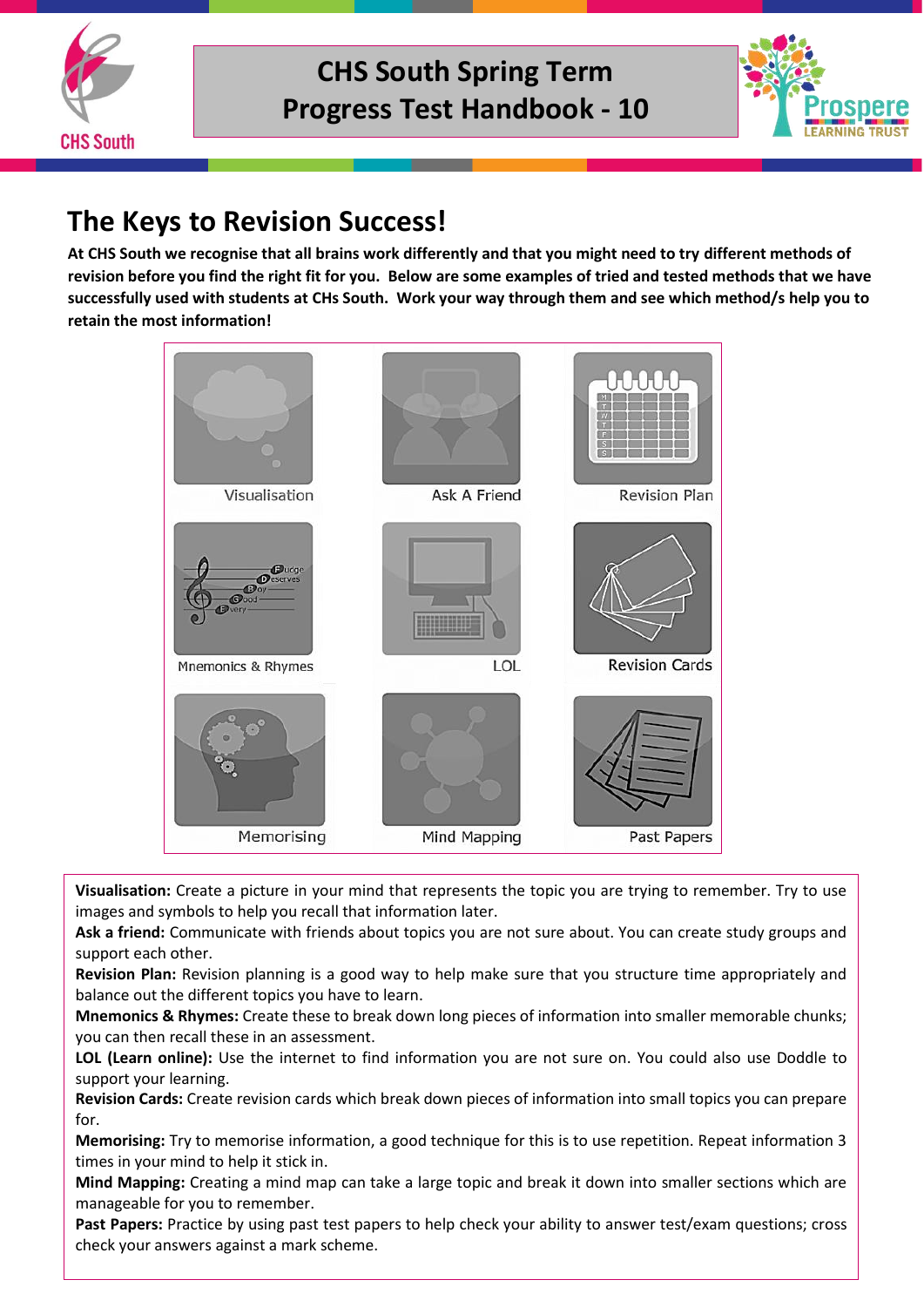



**Home Study Plan**

**To be ready for progress tests you need to prepare for them. Use the timetables below to map out your own home study schedule in the run up to the tests taking place in school. Consider what tests you have and when they will be; once you have done this you can map out your home study time. Here is a suggested timetable but adapt it to your own commitments.** 

|                                       | Monday 14th<br>February | Tuesday 15th<br>February | Wednesday<br>16 <sup>th</sup> February | Thursday 17th<br>February | Friday 18th<br>February | Saturday 19th<br>February | Sunday 20th<br>February |
|---------------------------------------|-------------------------|--------------------------|----------------------------------------|---------------------------|-------------------------|---------------------------|-------------------------|
| <b>Home Study</b><br>Session 1        |                         |                          |                                        |                           |                         |                           | Rest Day                |
| <b>Home Study</b><br><b>Session 2</b> |                         |                          |                                        |                           |                         |                           | Rest Day                |
| <b>Home Study</b><br><b>Session 3</b> |                         |                          |                                        |                           |                         |                           | Rest Day                |

|                                       | Monday<br>21 <sup>st</sup> February | Tuesday<br>22 <sup>nd</sup> February | Wednesday<br>23rd February | Thursday<br>24th February | Friday<br>25 <sup>th</sup> February | Saturday<br>26th February | Sunday<br>27 <sup>th</sup> February |
|---------------------------------------|-------------------------------------|--------------------------------------|----------------------------|---------------------------|-------------------------------------|---------------------------|-------------------------------------|
| <b>Home Study</b><br><b>Session 1</b> |                                     |                                      |                            |                           |                                     | Rest Day                  |                                     |
| <b>Home Study</b><br><b>Session 2</b> |                                     |                                      |                            |                           |                                     | Rest Day                  |                                     |
| <b>Home Study</b><br><b>Session 3</b> |                                     |                                      |                            |                           |                                     | Rest Day                  |                                     |